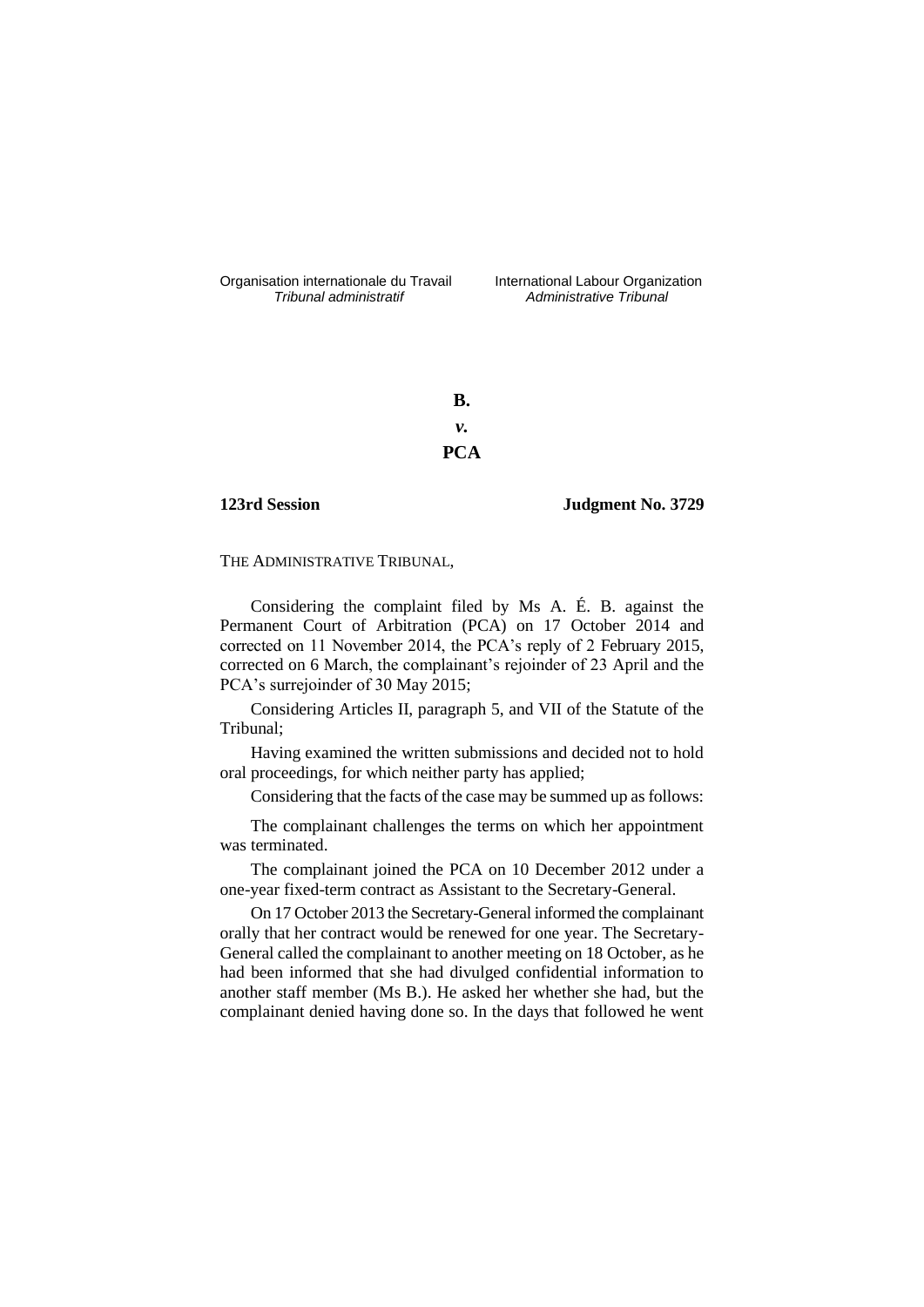on sick leave and formally assigned his duties to the Deputy Secretary-General, who became Acting Secretary-General.

In November the Secretary-General and the Acting Secretary-General communicated regarding the complainant's situation and it was decided that her contract would be terminated. By a letter of 22 November 2013 the Acting Secretary-General, referring to a discussion held with the complainant on the same day, informed her that her contract starting on 10 December 2013 would be terminated with two months' notice, that is on 9 February 2014. By a letter of 4 December 2013 he clarified that the termination of her contract was "in the interests of the Permanent Court of Arbitration". The letter added that she would not be reporting to work in the period from 7 December 2013 to 9 February 2014.

On 10 January 2014 the complainant requested to be paid a termination indemnity in application of Rule 10.3 of the PCA International Bureau Staff Rules and Directives (hereinafter "PCA Staff Rules"). By a letter of 3 February 2014 the Secretary-General denied this request, on the ground that the applicable rules did not provide for payment of such an indemnity in the case where termination was in the interests of the organisation, adding that "[a]lthough this particular reason is not explicitly mentioned in the [applicable rules] on indemnity for loss of employment, it is analogous with unsatisfactory service", and that the letter of 4 December 2013 "did not mention unsatisfactory service, as [he] did not wish to cause any difficulties for [her] future employment opportunities".

On 28 February 2014 the complainant lodged an appeal against the decision of 3 February 2014, requesting that that decision, as well as that of 22 November 2013, be set aside, and claiming payment of her salary with all benefits and entitlements until the expiry of her contract. With respect to her challenge of the 22 November decision she alleged that as she was not informed of the "real reason for the termination of [her] contract, [she] could not effectively appeal this decision at the time". On 3 March 2014 the complainant filed a corrected appeal.

In its report of 2 July 2014 the Appeal Board found that the complainant only knew of the precise reason for the termination of her contract at the oral proceedings held on 6 May 2014. At this occasion the Secretary-General stated that the complainant's contract was terminated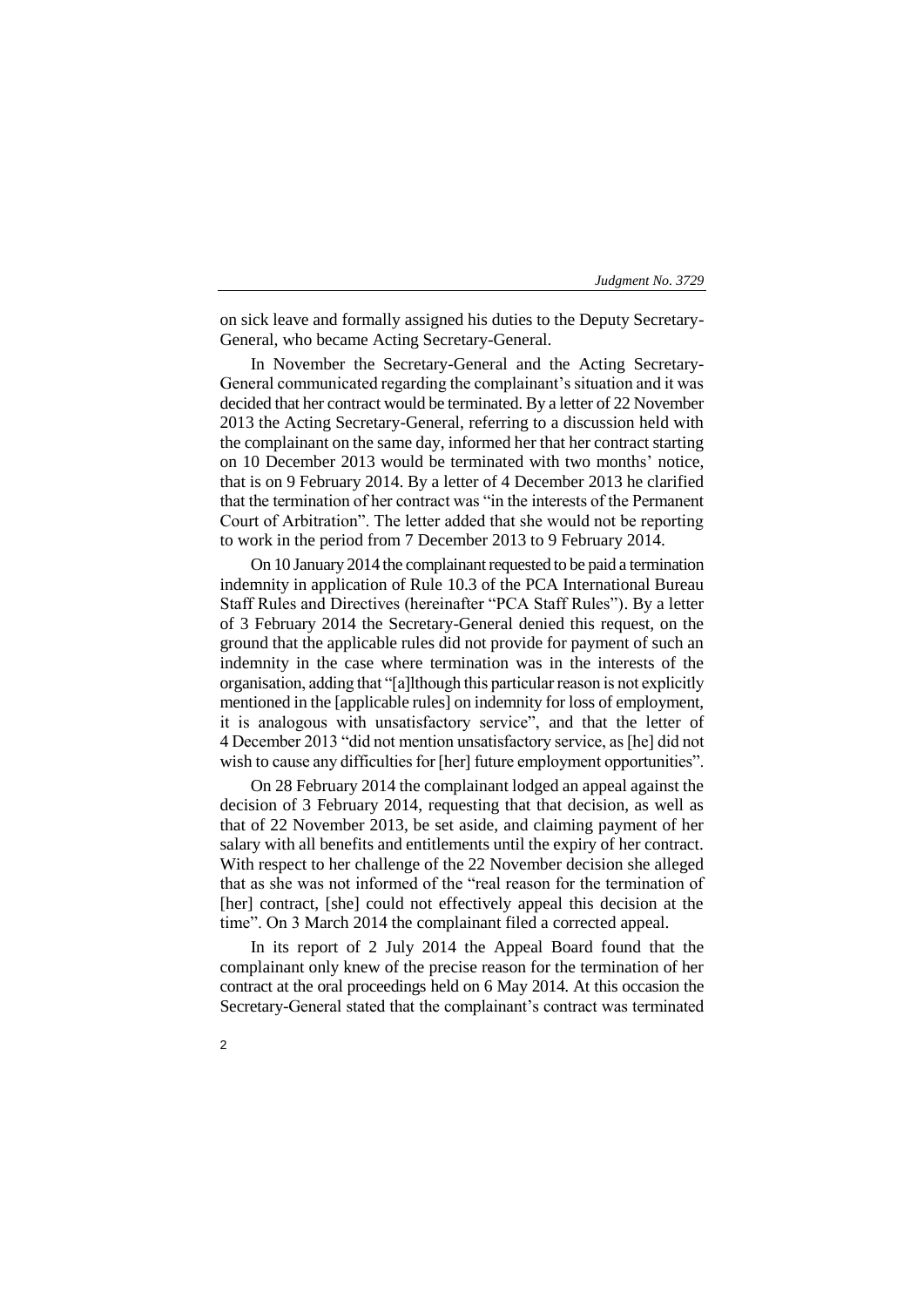3

because he considered that she had irreparably breached his trust, by wrongfully divulging confidential information to another staff member and by denying that she had done so when asked by him. The Appeal Board thus recommended that the PCA consider 6 May as the date of termination and, therefore, that she be paid an additional five months' salary to include the two-month contractual notice.

By a letter of 24 July 2014 the Secretary-General informed the complainant that he had decided to follow the Appeal Board's recommendation and pay her five months of salary, subject to her signing a settlement agreement to waive all her claims against the PCA relating to her employment. On 30 July 2014 the complainant rejected the Secretary-General's proposal. She impugns the decision of 24 July 2014 before the Tribunal.

The complainant asks the Tribunal to quash the decisions of 22 November and 4 December 2013 and the decisions of 3 February and 24 July 2014. She asks that the PCA pay her full salary, including benefits and entitlements, that she would have received had her contract not been terminated, with interest. She claims 10,000 euros in moral damages, as well as costs.

The PCA submits that the complaint is irreceivable because the complainant has not exhausted internal means of redress. On the merits, it asks the Tribunal to dismiss the complaint as unfounded.

# CONSIDERATIONS

1. The complainant commenced employment with the PCA on 10 December 2012 on a one-year contract expiring on 9 December 2013. Her duties included providing secretarial and administrative support to the Secretary-General. The complainant and the Secretary-General met on 17 October 2013. The Secretary-General was then about to go on medical leave for some weeks. During this meeting the complainant was told her contract would be renewed for a year and the Secretary-General commenced to discuss the complainant's performance on the basis that there would be further discussions when he returned from his medical leave in mid-November 2013. The general practice in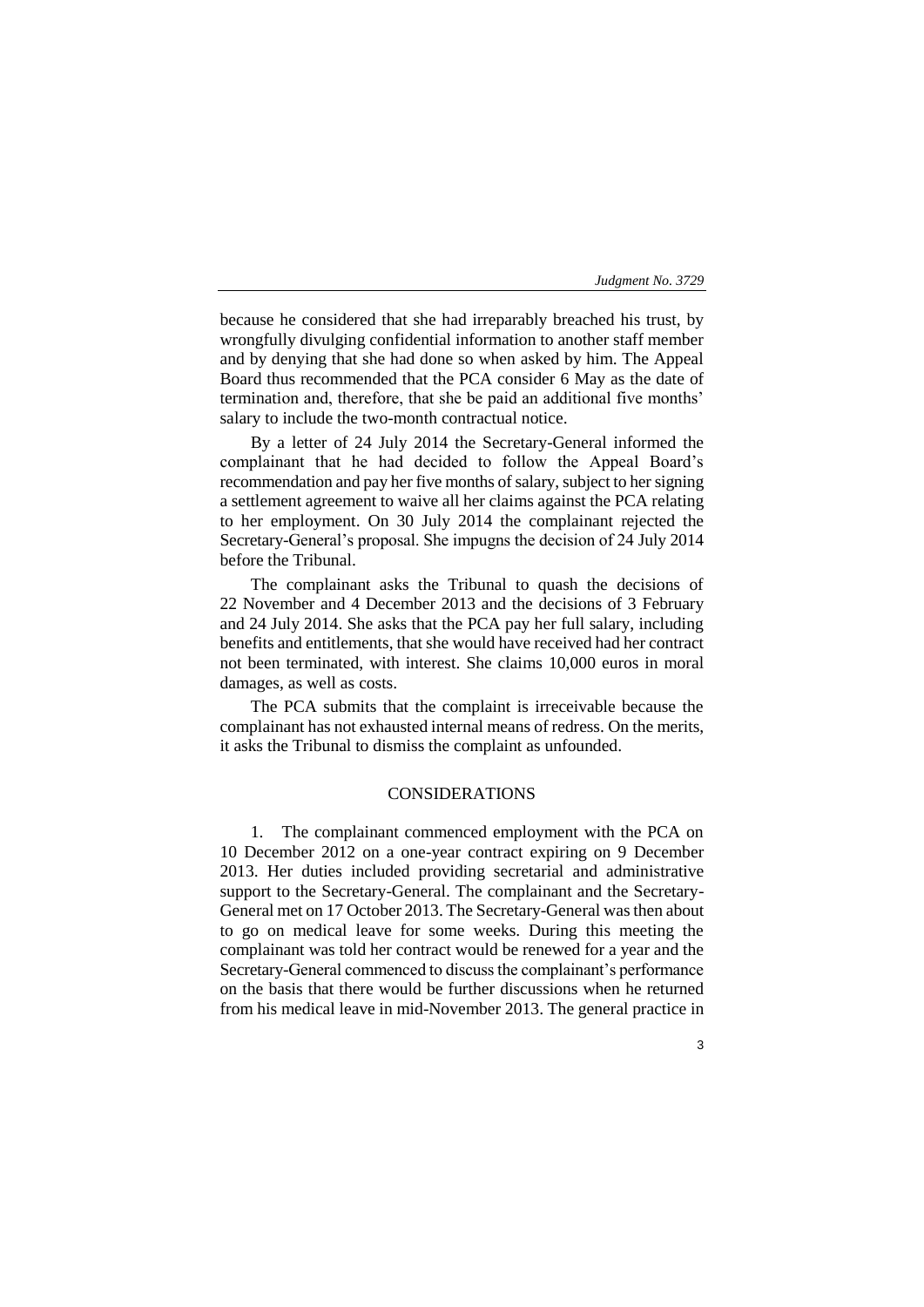the PCA was that if a staff member rendered satisfactory performance during her or his first year she or he would then receive an offer for a five-year employment contract.

2. There was a further meeting between the Secretary-General and the complainant on 18 October 2013. They discussed whether the complainant had told another member of staff, Ms B., that Ms B.'s employment was under review. The complainant denied that she had done so. As it turned out, the Secretary-General did not believe the complainant's denial. Accordingly, the Secretary-General felt the complainant had breached his trust both by revealing confidential information to Ms B. and by denying doing so. On 22 November 2013 the Deputy Secretary-General (then acting as the Secretary-General) wrote to the complainant telling her that the PCA "invokes the two-month notice period for the termination of your employment with the PCA" and that she would be paid her salary through to 9 February 2014. In a further letter dated 4 December 2013, the Deputy Secretary-General informed the complainant that her last day in the office would be 6 December 2013 and that her termination was "in the interests of the [PCA]".

3. On 10 January 2014, the complainant wrote to the Secretary-General saying she was entitled to a termination indemnity under the PCA Staff Rules but this claim was rejected in a letter of 3 February 2014 from the Secretary-General. On 28 February 2014, the complainant lodged an appeal with the PCA Appeal Board. While the covering letter of that date referred only to the request for indemnity payment as the subject matter of the appeal, the accompanying documentation made it clear that the complainant was appealing against both the decision in the letter of 22 November 2013 to terminate her employment on two months' notice as well as the refusal of the request for indemnity payment.

4. In a report dated 2 July 2014, the Appeal Board made two recommendations to the Secretary-General. The second was that the PCA make no indemnity payment to the complainant and this was based on the Appeal Board's conclusion that the basis upon which her contract was terminated was "not of the kind that attracts an indemnity payment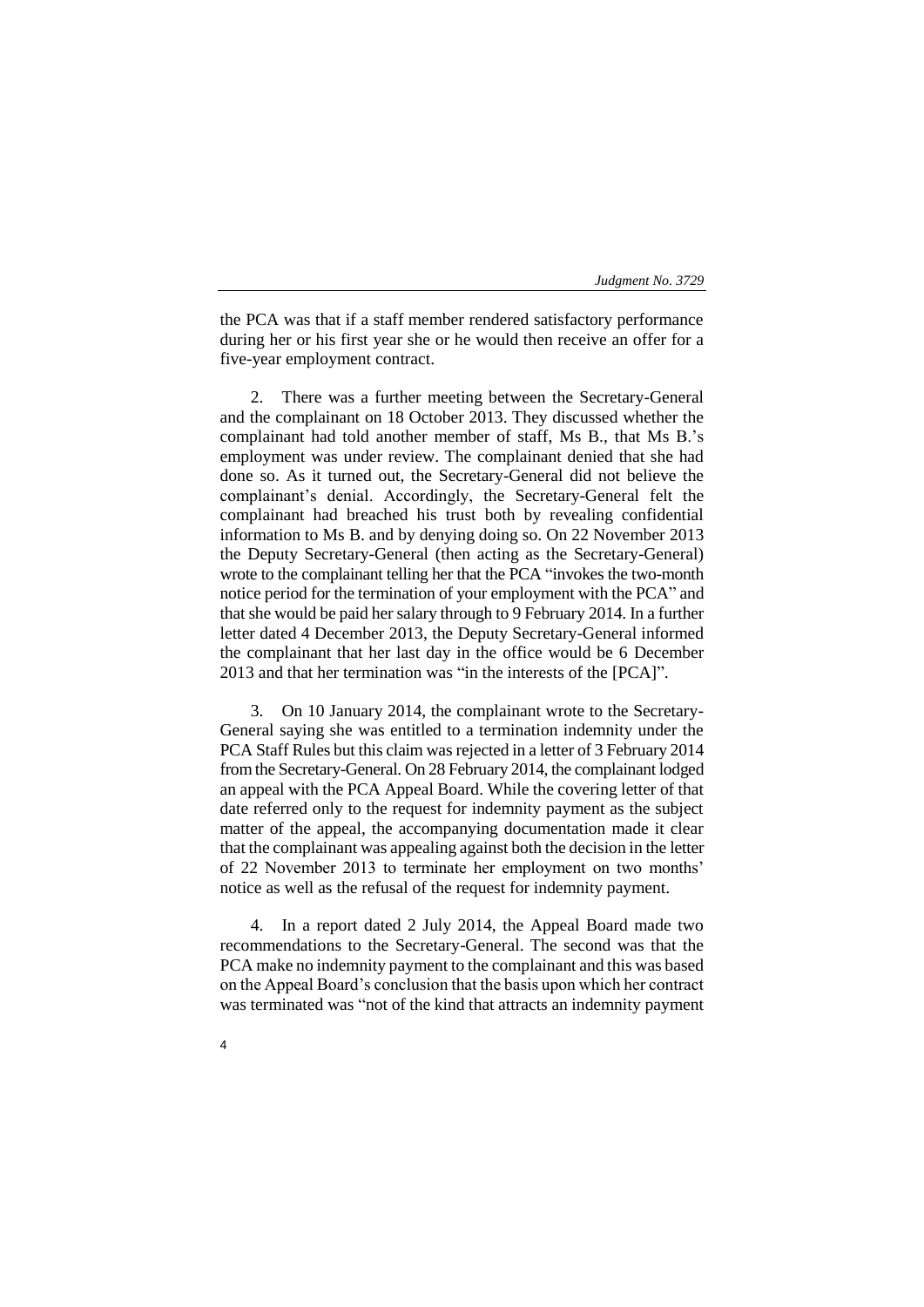under the OECD Staff Rules". The first recommendation was that the PCA pay the complainant 17,140 euros. The rationale for this recommendation was that it was not until 6 May 2014 (when the Appeal Board conducted oral proceedings in which it heard evidence from both the complainant and the Secretary-General) that the complainant was made aware of the precise reason for the termination of her contract. That is to say, the complainant's contract had not been terminated for unsatisfactory service but rather had been terminated because the Secretary-General considered that the complainant had irreparably breached his trust by telling Ms B. her contractual situation was under review and denying she had done so. The amount of 17,140 euros represented salary for a notional two-month notice period from 6 May 2014 to 6 July 2014 as well as the salary which would have been payable from 9 February 2014 to 6 May 2014 had the complainant remained in employment.

5. In a letter dated 24 July 2014 to the complainant, the Secretary-General indicated he was prepared to accept the recommendation subject to the complainant signing a settlement agreement waiving all claims against the PCA and agreeing to keep the terms of settlement confidential. The complainant wrote to the Secretary-General on 30 July 2014 indicating she was not prepared to waive any of her rights or claims relating to her employment. The decision of 24 July 2014 is the impugned decision in these proceedings.

6. The PCA raises a threshold issue about the receivability of the complaint insofar as it challenges the decision to terminate the complainant's employment. It does so on the basis that the complainant failed to follow a procedural step in the internal appeal process by seeking a review of that decision before lodging the internal appeal as seemingly required by Directive 11.1(ii) of the PCA Staff Rules. Had that point concerning receivability been raised in the internal appeal, it may have had prospects of success in these proceedings before the Tribunal (see, for example, Judgments 1653, consideration 6, 3181, consideration 11, and 3577, considerations 8 and 9). But it was not raised in the internal appeal and, accordingly, cannot now be relied upon for the first time by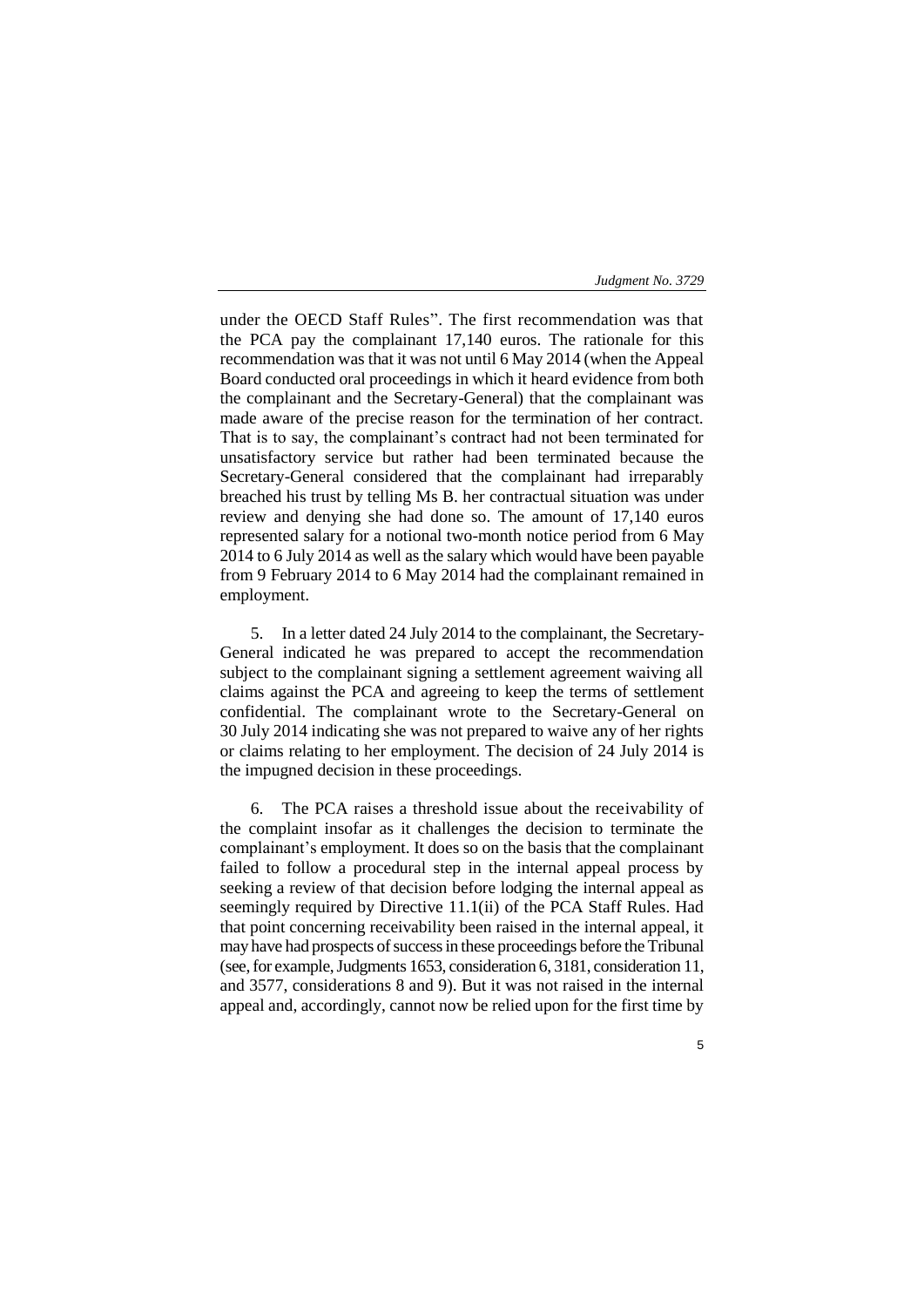the PCA in these proceedings (see, for example, Judgments 2255, considerations 12 and 13, and 3160, consideration 14). Accordingly, the PCA's contention concerning receivability is rejected.

7. In its reply, the PCA set out, in some detail, its account of the events of 17 and 18 October 2013 in which the complainant revealed to Ms B. confidential information concerning her future employment as well as referred to an e-mail communication of 18 November 2013 from the Deputy Secretary-General to the Secretary-General proposing that the complainant be informed that her employment was being terminated in light of her actions with respect to Ms B. The PCA also drew attention to an admission by a legal representative of the complainant in the internal appeal that she would have seen this e-mail. The PCA also detailed in its reply a conversation between the complainant and the Deputy Secretary-General on 22 November 2013 in which the complainant was told that the Secretary-General had lost confidence in her because she had breached his trust and that such a breach was a violation of the PCA Staff Rules as well as her contract of employment and justified the termination of her employment. In her rejoinder, the complainant did not put in issue any specific element of the PCA's account of the events nor were they contradicted in the complainant's account of events in her brief. The complainant does say in her rejoinder that, in effect, because she was not "explicitly disagre[eing] with any statement, suggestion or interpretation" she should not be taken to be agreeing with them, but the complainant provides no proof to the contrary. The Tribunal accepts the PCA's account.

8. In her brief, the complainant advances two arguments. The first is that the recommendation of the Appeal Board to pay her five months of salary was legally flawed. This argument has two elements. The first is that the reason for the termination of her contract was not made clear before or during the oral hearing before the Appeal Board and remained unclear at the time of preparing the brief. Moreover there was a tension between the reason identified by the Appeal Board and revealed in the oral hearing (that the termination was in the interests of the organisation) and the position of the PCA that the complainant was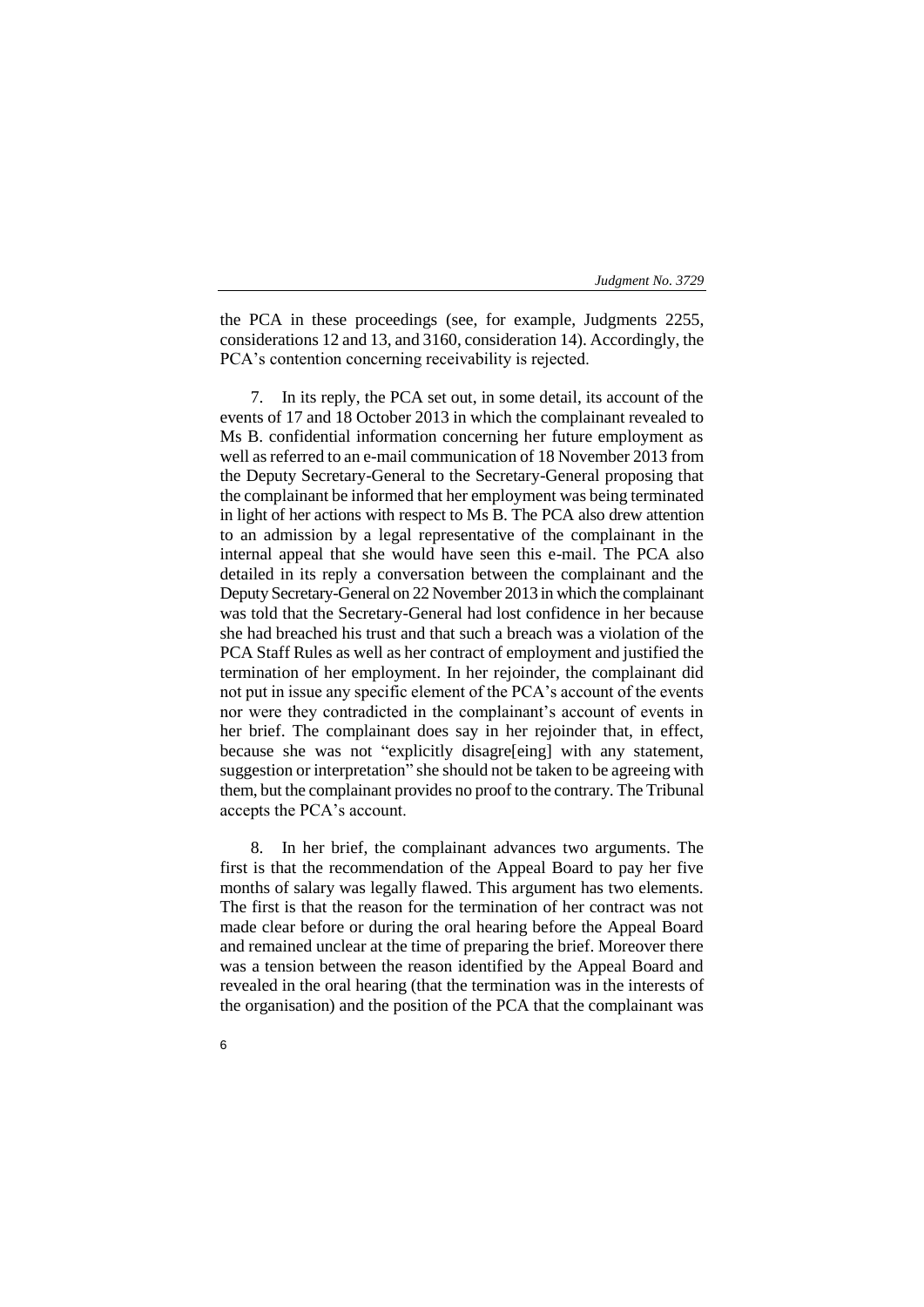not entitled to an indemnity payment. The second element of the first argument was that there had not been due process and that, in effect, her dismissal had been arbitrary. The second argument was that the termination of her appointment was unlawful because she had not been provided with the reasons and not given an opportunity to "respond to the charges against [her]".

9. In her rejoinder the complainant says that the factual account of the PCA of events in October 2013 and subsequently constitute an attempt to obscure the real issue in the case. She asserts that the case is not about whether she had divulged privileged information but rather that it was about procedural flaws concerning the Secretary-General's decision to dismiss her.

10. In a statement furnished by the PCA in these proceedings, the Deputy Secretary-General set out, in detail, what he told the complainant at the meeting on 22 November 2013. This account is repeated in the PCA's pleas as part of its evidentiary case. It is not contradicted or challenged by the complainant in her rejoinder beyond the general statement referred to at the conclusion of consideration 7 and a footnote saying that what the Deputy Secretary-General said was "largely based on unreferenced assumptions and interpretations". However what the Deputy Secretary-General said about the meeting of 22 November 2013 is clear and is important. It was that he told the complainant she had breached the Secretary-General's trust by disclosing confidential information to another staff member and then by denying that she had done so and he explained to the complainant that her actions violated the PCA Staff Rules and Directives and her contract of employment. He told the complainant her employment would be terminated by invoking the two-month notice period and that this was in the interests of the organisation.

11. It appears that the Appeal Board did not have the benefit of this evidence and, as to what happened at the meeting of 22 November 2013, only had the complainant's account that, as summarised by the Appeal Board, was cast in more ambiguous and opaque terms. In fact, she had been told on 22 November 2013 of the precise reason for the